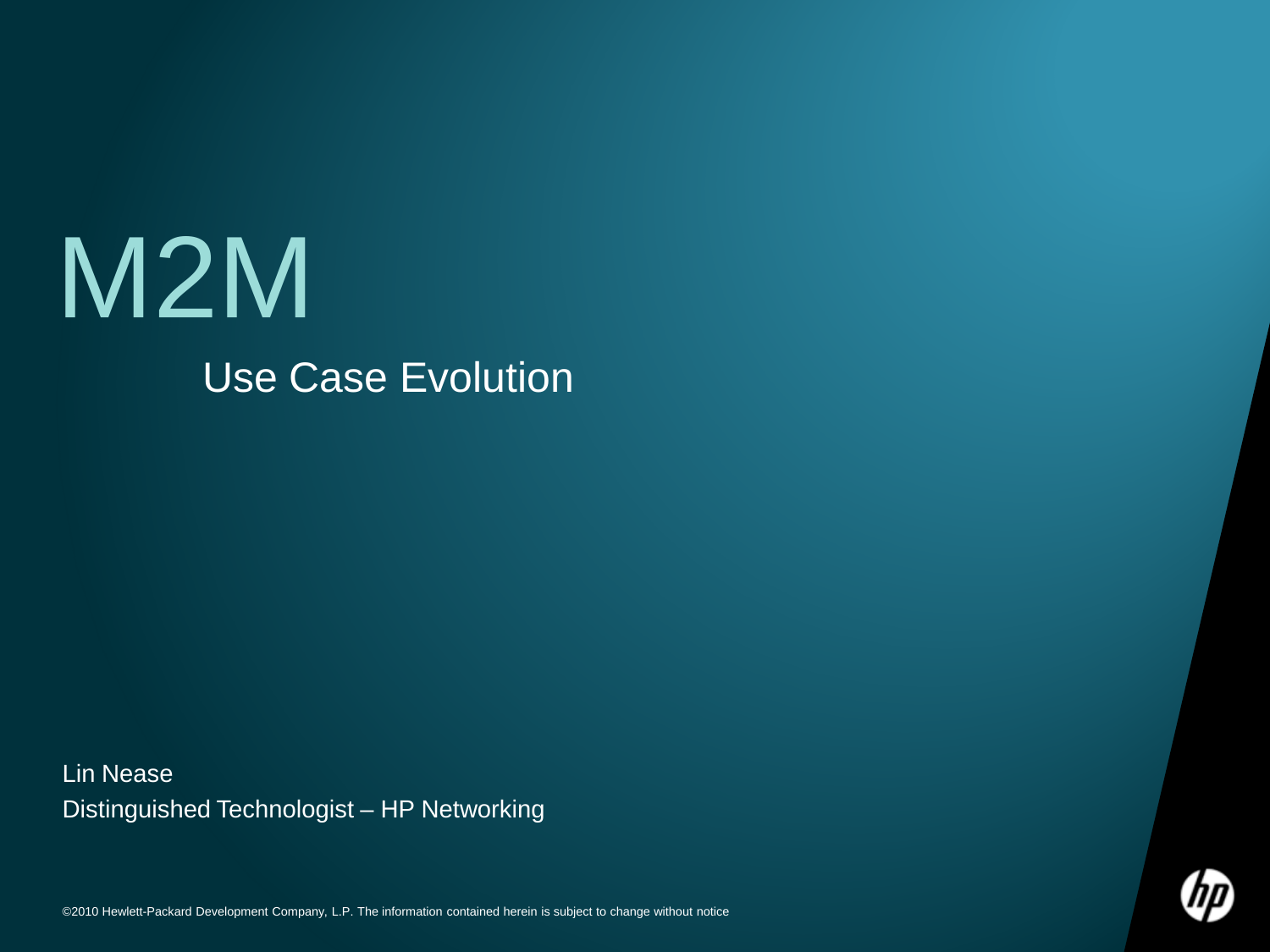### The world of 2012



#### – 7 Billion People – Over 15 Billion Connected devices



M2M, the Biggest trend of our time. RFID to Satellites, sensors everywhere, explosive growth In every Industry.

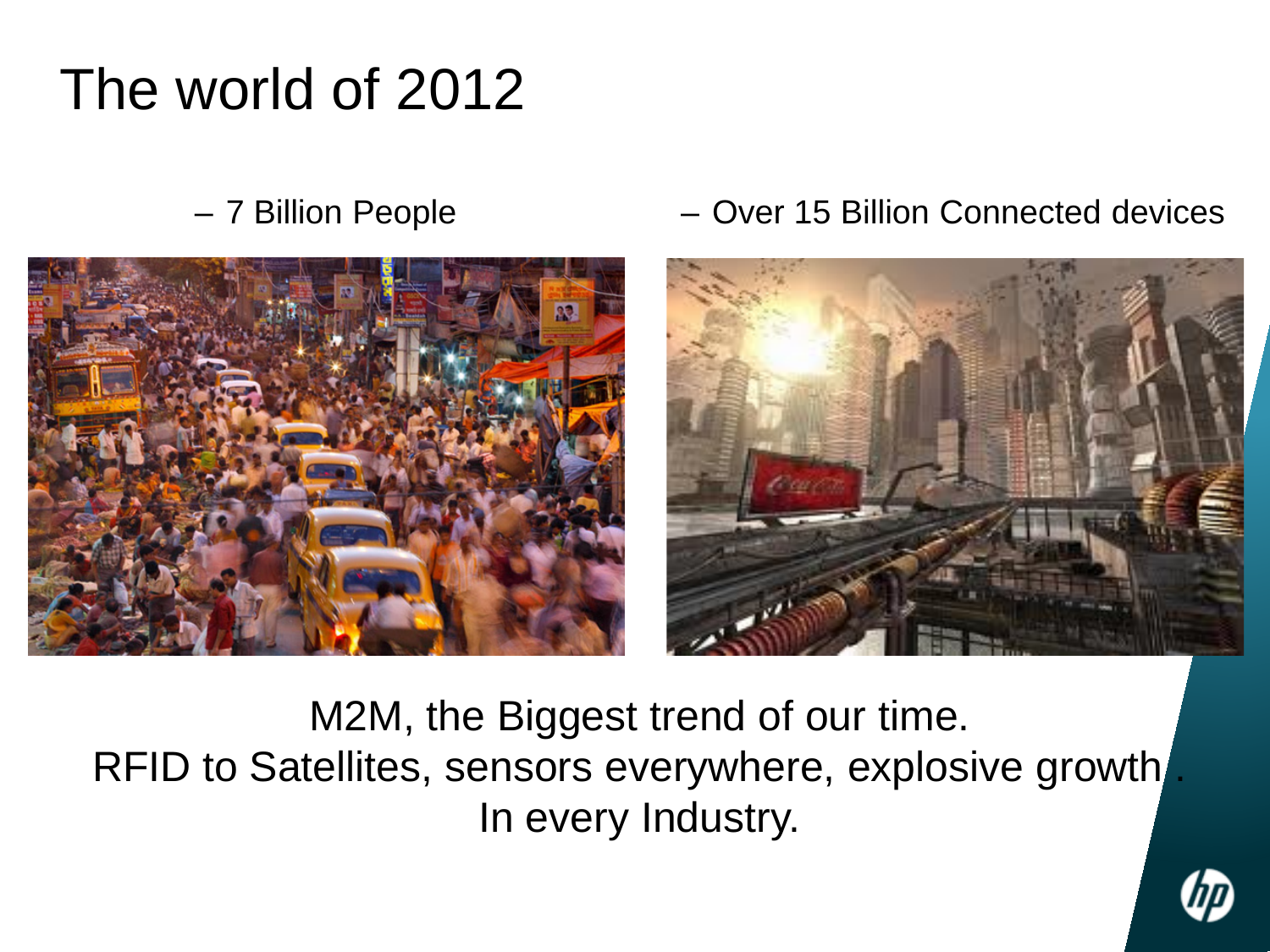## M2M is becoming pervasive

Every Industry is beginning to exploit M2M, Each Industry is unique but there are significant commonalities



AND RETAIL



CONSUMER INDUSTRIES ENERGY



FINANCIAL SERVICES

COMMUNICATIONS, MEDIA, ENTERTAINMENT



HEALTH and LIFE SCIENCES MANUFACTURING PUBLIC SECTOR TRANSPORTATION



MANUFACTURING PUBLIC SECTOR



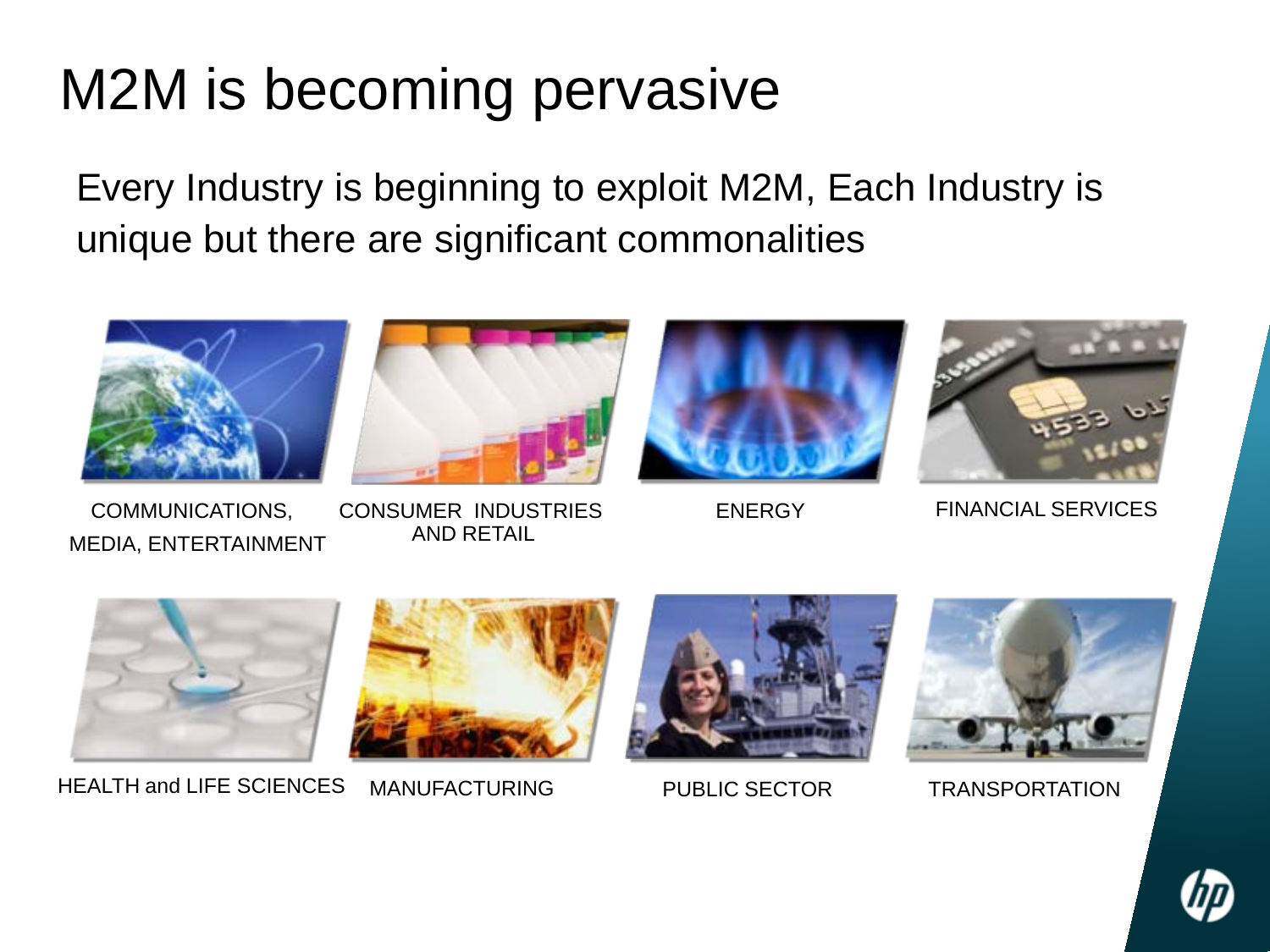## M2M typical architecture

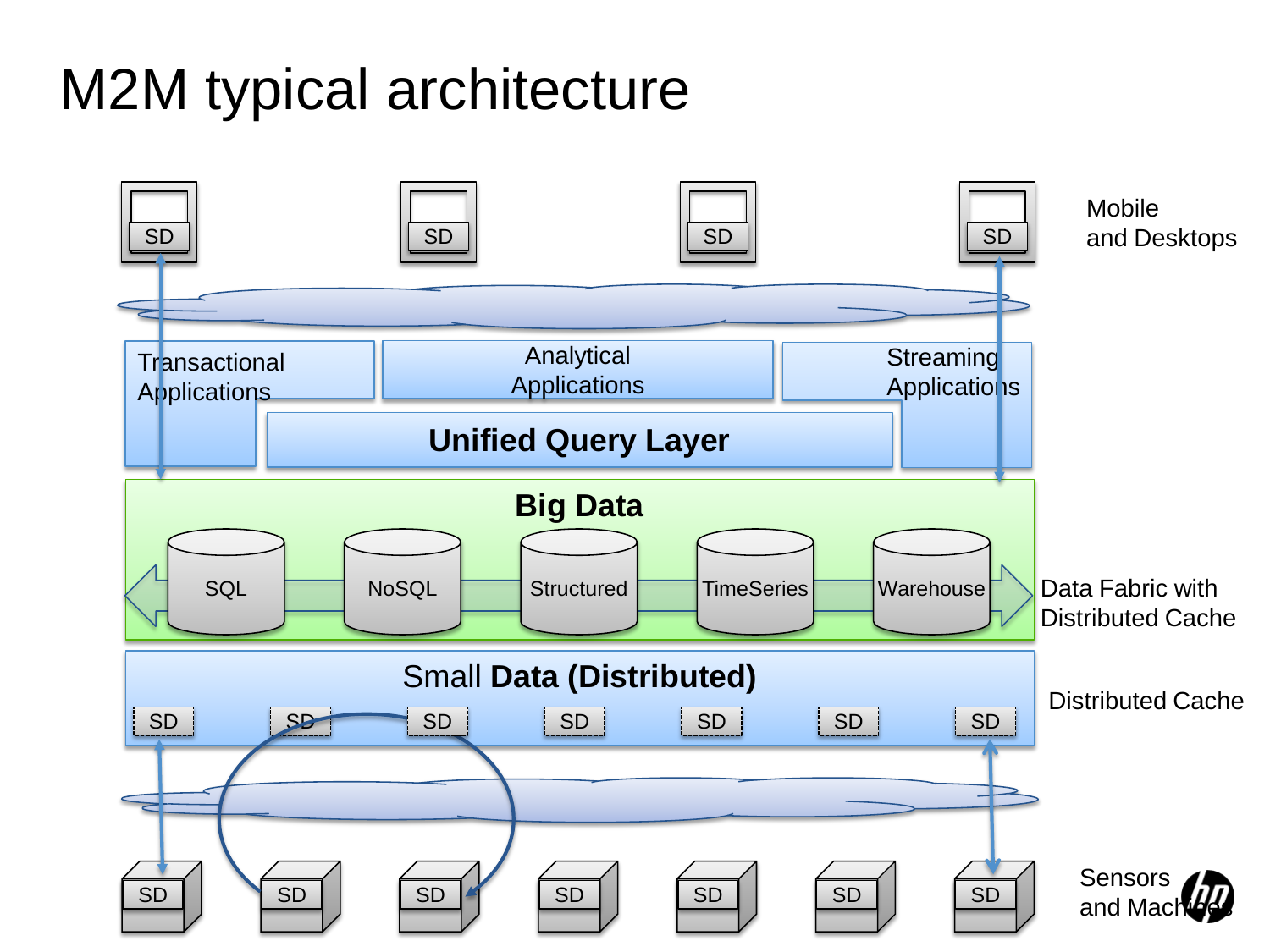## M2M typical architecture

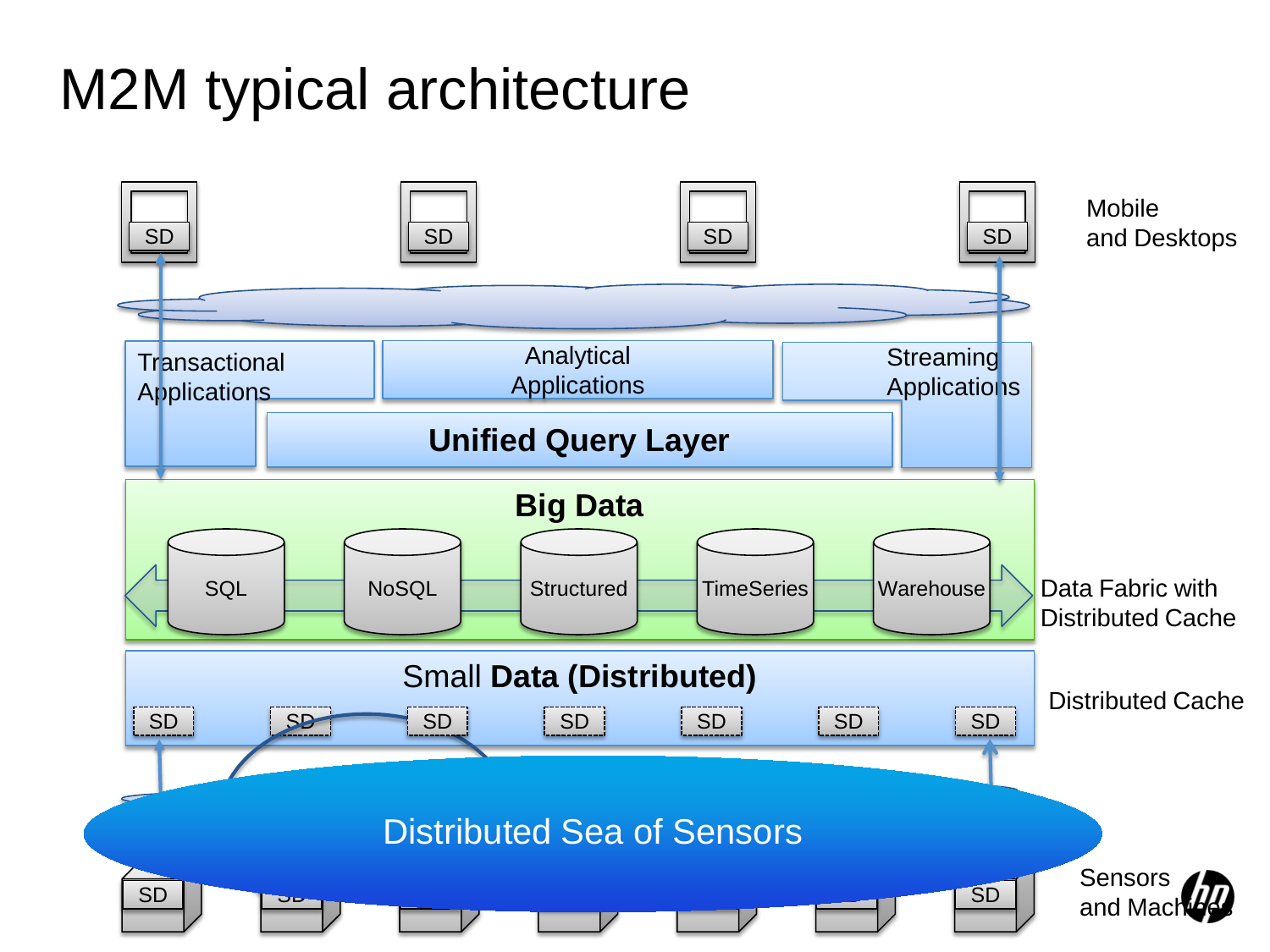### Collect Real-Time time series data from sensors

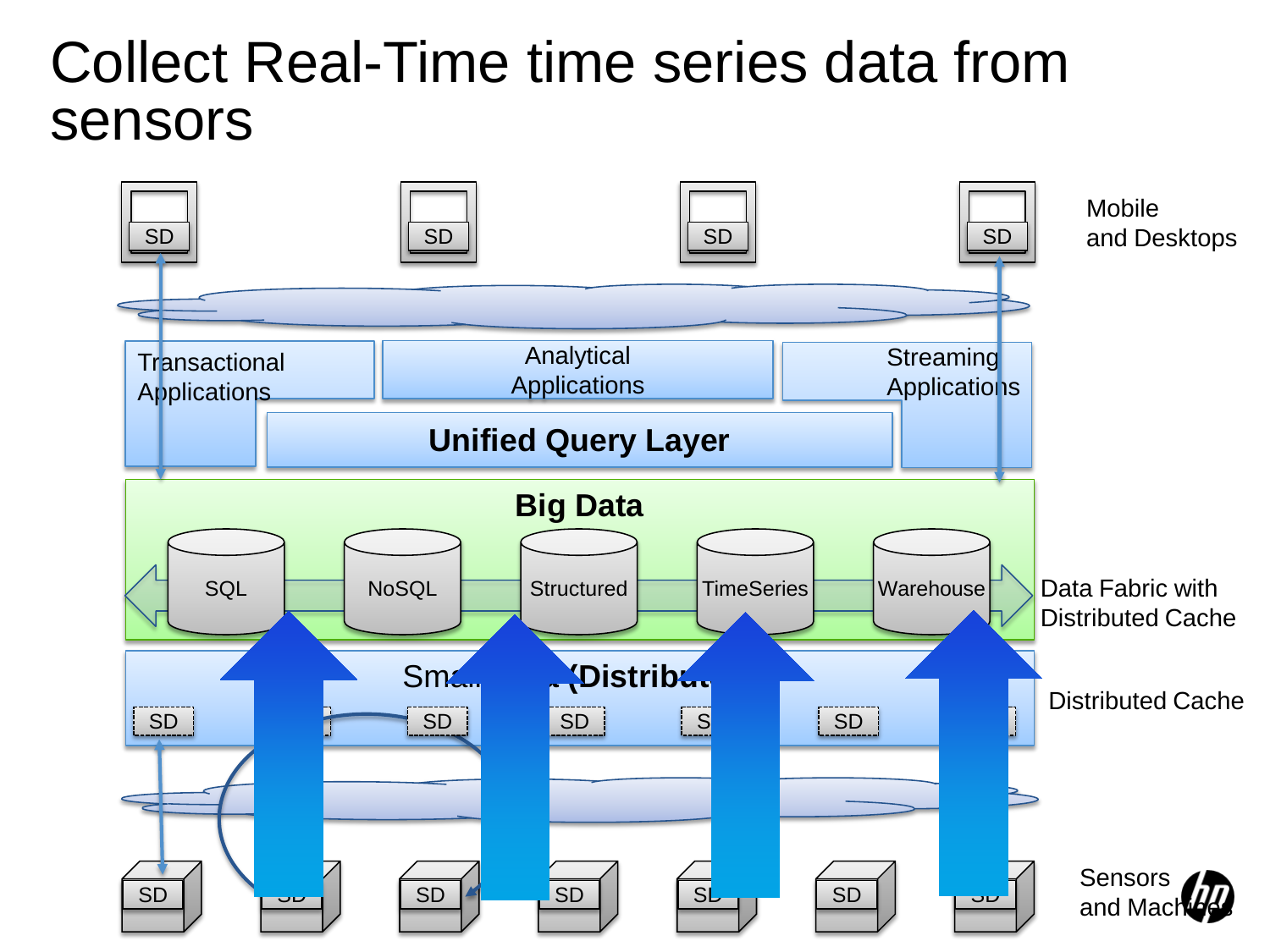### Formulate Insight and Real-Time Policies, based on time-series history, using

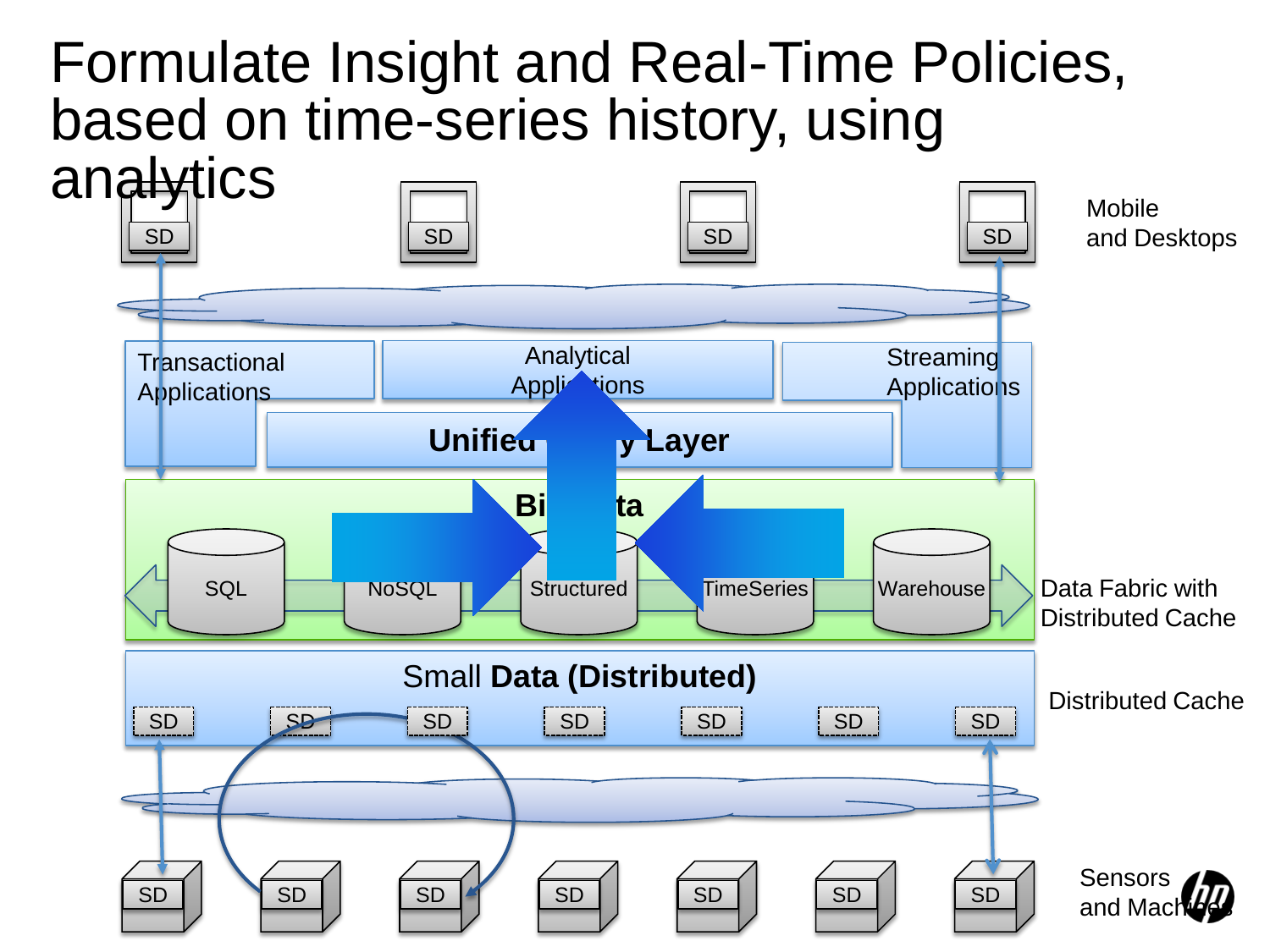### Insight Consumption by People

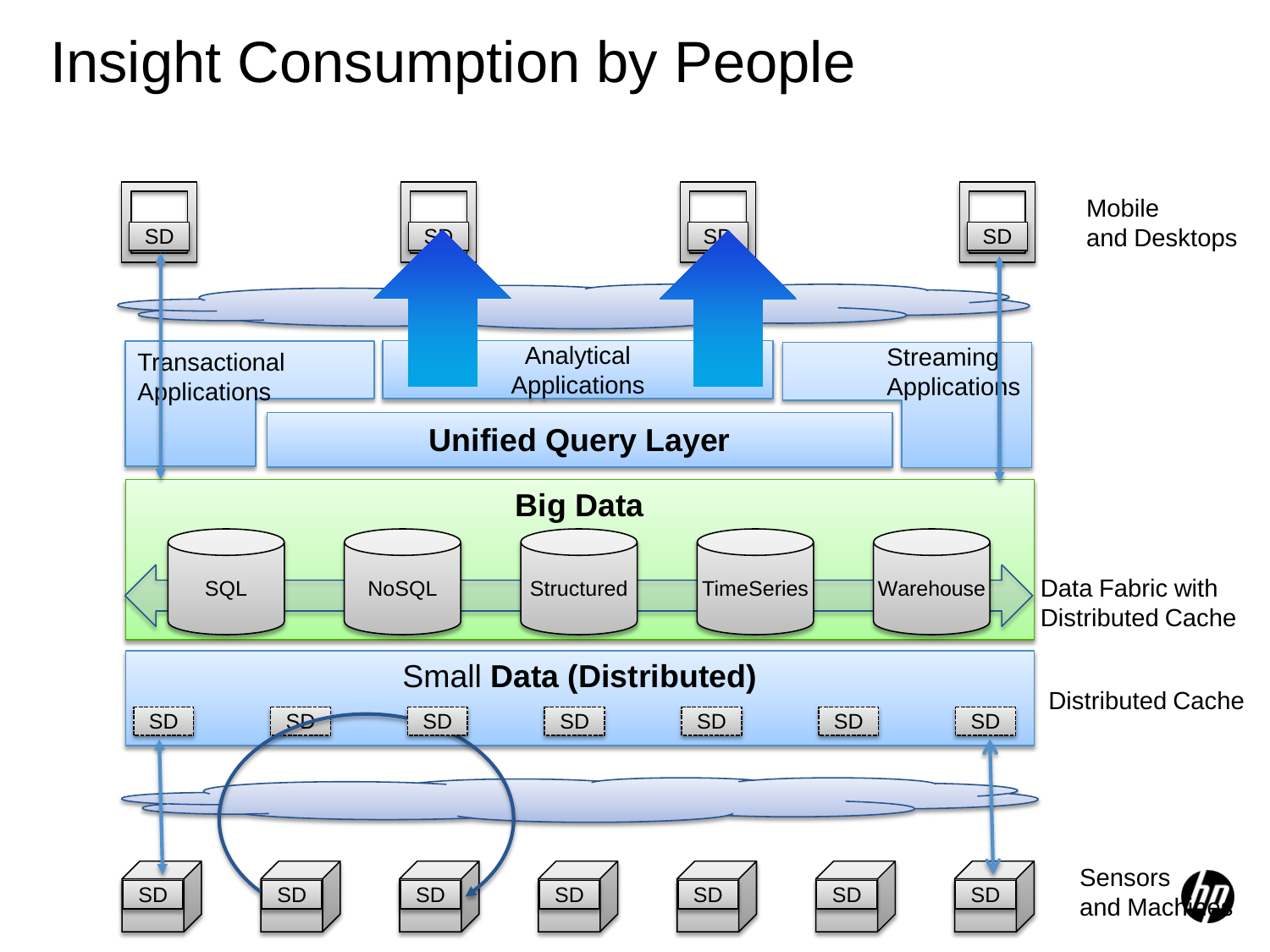### Distribute Real-Time Policies

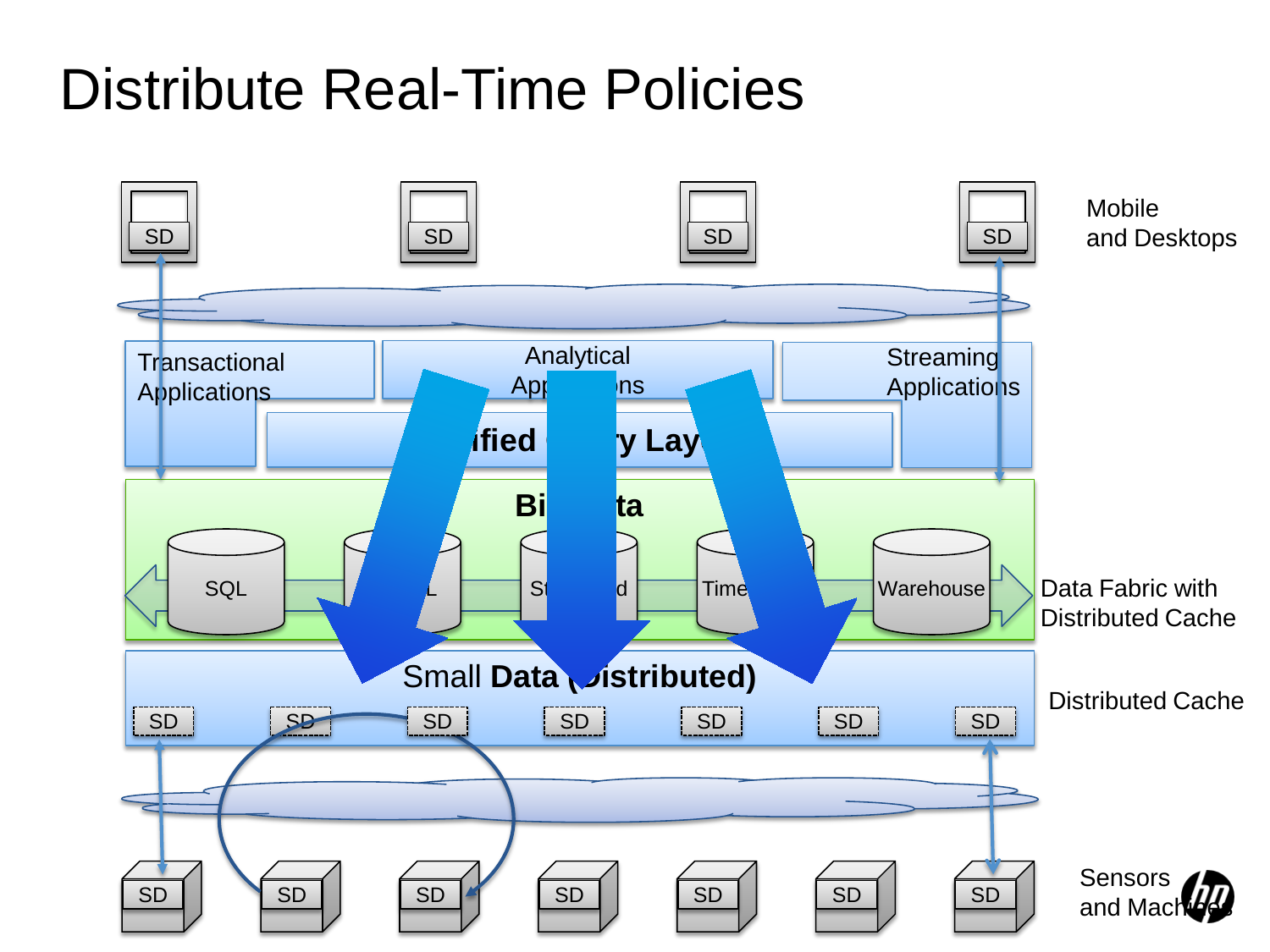### Enforce Distributed Real-Time Policies

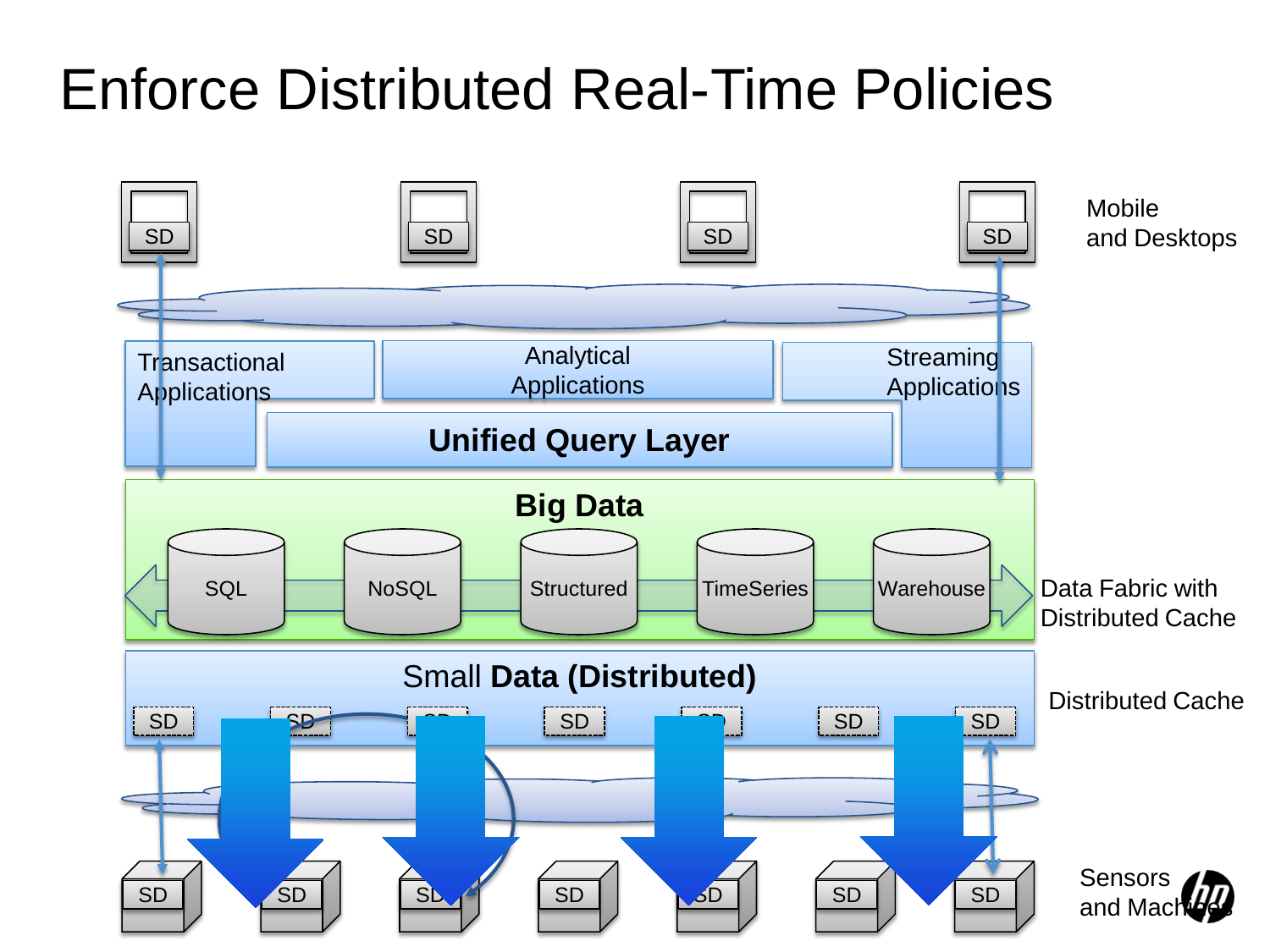## So why the interest now?

- The business opportunity is enormous (\$300 billion market in 2012) − Forecasted >15B Connected Devices by 2015; >50B by 2020!
- Analysts, academics, journalists, not to mention service providers are all talking about M2M.
- Subscriber saturation in the U.S. has occurred. There are now more mobile subscriptions than U.S. residents.
- Machines and sensors represent the clearest way for mobile revenue and services to grow.
- Many telemetry applications do not use much bandwidth.
	- − Attraction is similar to short message service: high margins, low bandwidth consumption.
- Industrial and other specialized M2M applications will be more churn resistant than traditional "man" vs. machine subscribers.

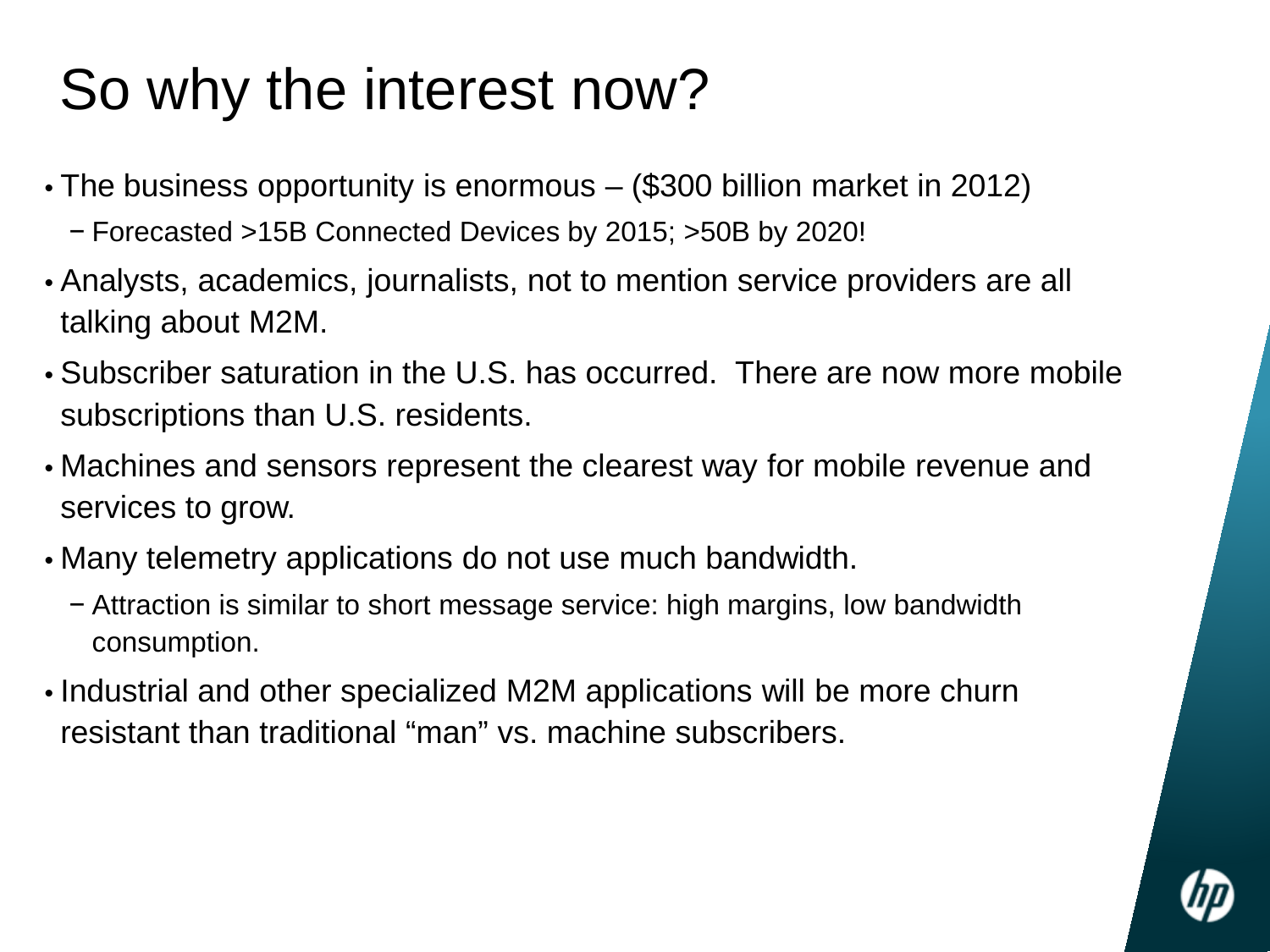# What is M2M…

It more than just a bunch of machines talking

#### • **M2M is defined as:**

(M2M) or Machine-to-Machine refers to technologies that allow both wireless and wired systems to communicate with other devices or data acquisition and response systems. M2M uses a device (such as a sensor or meter) to capture an event (such as temperature, inventory level, etc.), which is then relayed through a network (wireless, wired or hybrid) to an application server, that translates the captured event into meaningful information. The "Internet of things" is a general term used to describe M2M.

#### • **The core problem solving opportunities for CSP's in M2M include:**

- Connection of remote devices, locations and people
- Smart Grid enablement
- Connected Vehicle enablement
- Service Platform
- Application Developer ecosystem:
	- **Home automation**
	- **Home control**
	- Any type of sensing or control system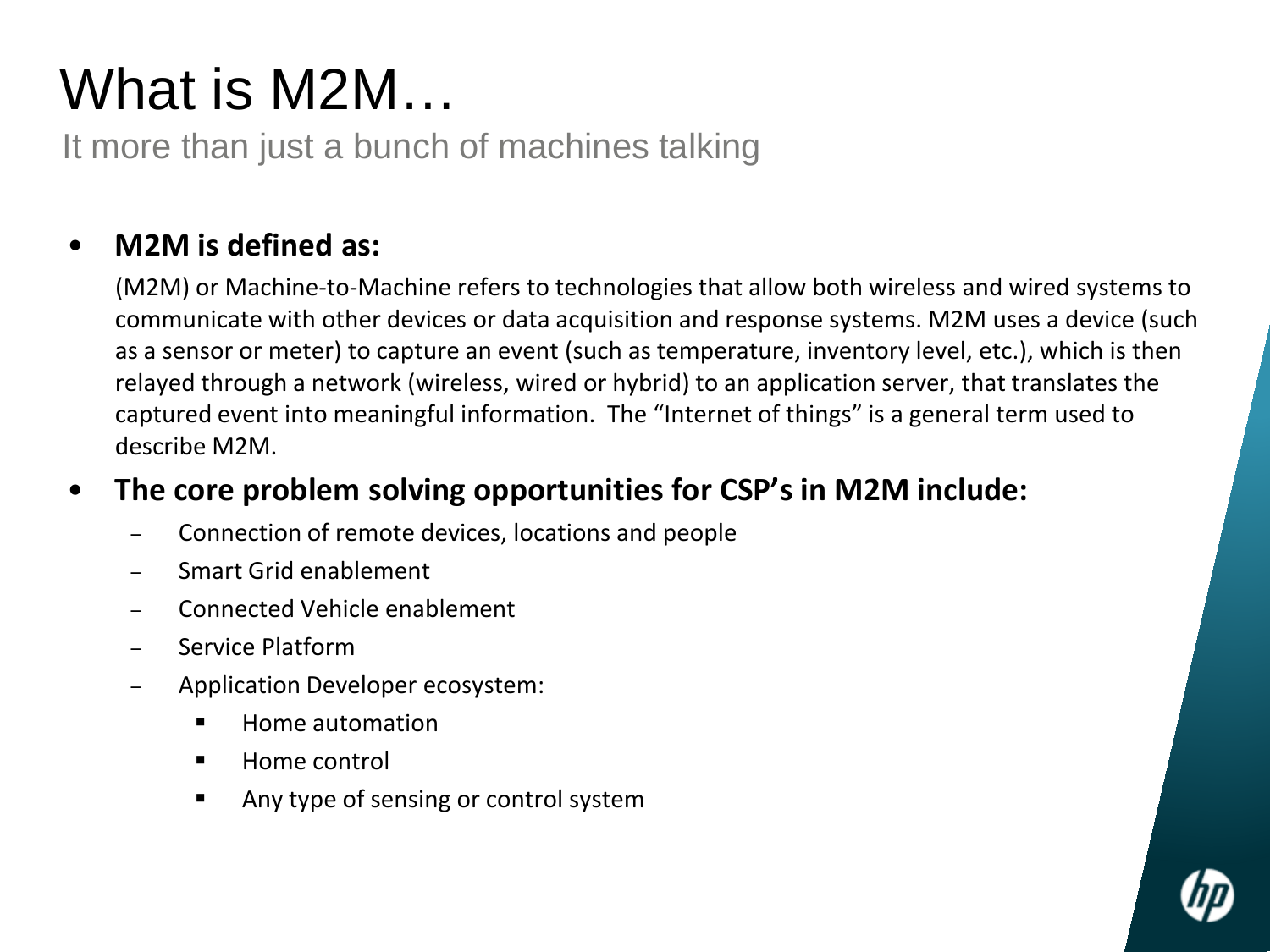# …What is M2M

It's a Smart Grid

### • **Smart Grid is defined as:**

Providing bidirectional communication of power quality, supply, and demand across the power grid to utilize electricity more dynamically resulting in increased energy efficiency and power grid reliability. This change is necessary to manage the increased variability caused by renewable resources, the increased peak demand created by energy intensive consumers such as electric vehicles, and to minimize the environmental impact of ever increasing aggregate demand for electrical power.

### • **The core problem solving opportunities for CSP's in Smart Grid include:**

- Grid Reliability, Repair, and Resilience
- Information security, privacy & management
- Communications reach, reliability, and capacity
- Geographic distribution of customers
- Power supply / demand management
- Consumer / business awareness and control of energy usage at both the consolidated level (total power consumption to residence / business) as well as individual device level

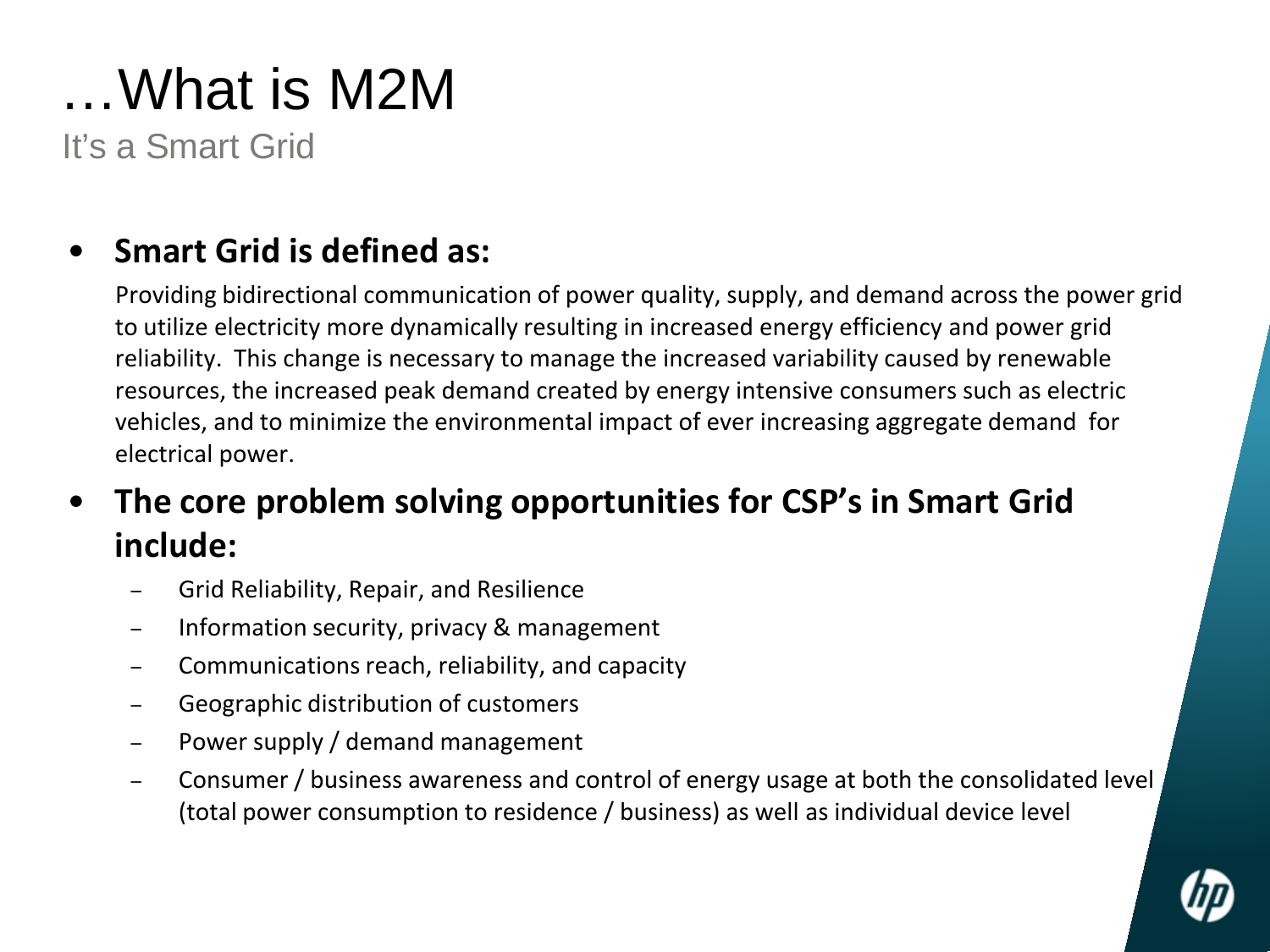## …what is M2M

It's a Connected Vehicle

### • **The Connected Vehicle is defined as:**

An in-vehicle solution concept that is based on completely new services and business models. These new services are enabled by bi-directional network connectivity, innovative in-vehicle hardware and software systems, cloud computing, cloud storage, and value-added network assets such as content management, location services, presence, identity, security, and billing – resulting in intelligent vehicle solutions. The Connected Vehicle creates an entirely new mobile platform by bringing together leading automotive makers, network operators, component suppliers and content providers.

### • **The core opportunities which can be addressed through ICT solutions Include:**

- Application developer ecosystem
- Content provider network
- Service Platform
- Vehicle-centric and travel-centric applications and services:
	- commercial services
	- **•** operational and consumer oriented services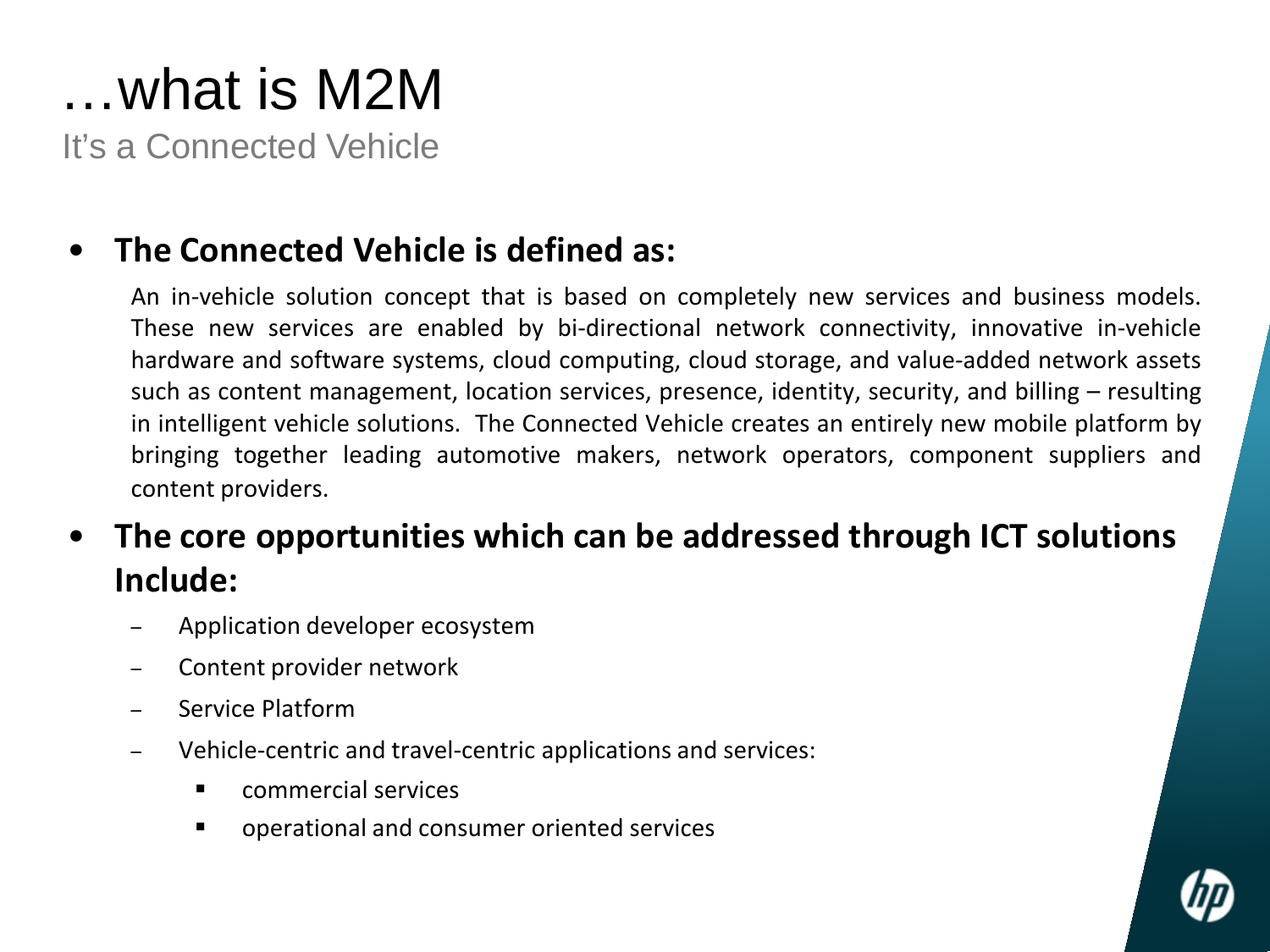## …what is M2M

It's a Sensing platform for the planet

### • **Sensing is defined as:**

A sensor is a device which receives and responds to a signal. A sensor's sensitivity indicates how much the sensor's output changes when the measured quantity changes. Sensors that measure very small changes must have very high sensitivities. Sensors also have an impact on what they measure; for instance, a room temperature thermometer inserted into a hot cup of liquid cools the liquid while the liquid heats the thermometer. Sensors need to be designed to have a small effect on what is measured; making the sensor smaller often improves this and may introduce other advantages. Technological progress allows more and more sensors to be manufactured on a microscopic scale as microsensors using MEMS technology.

### • **The core opportunities which can be addressed through ICT solutions Include:**

- Application developer ecosystem
- Content provider network
- Service Platform

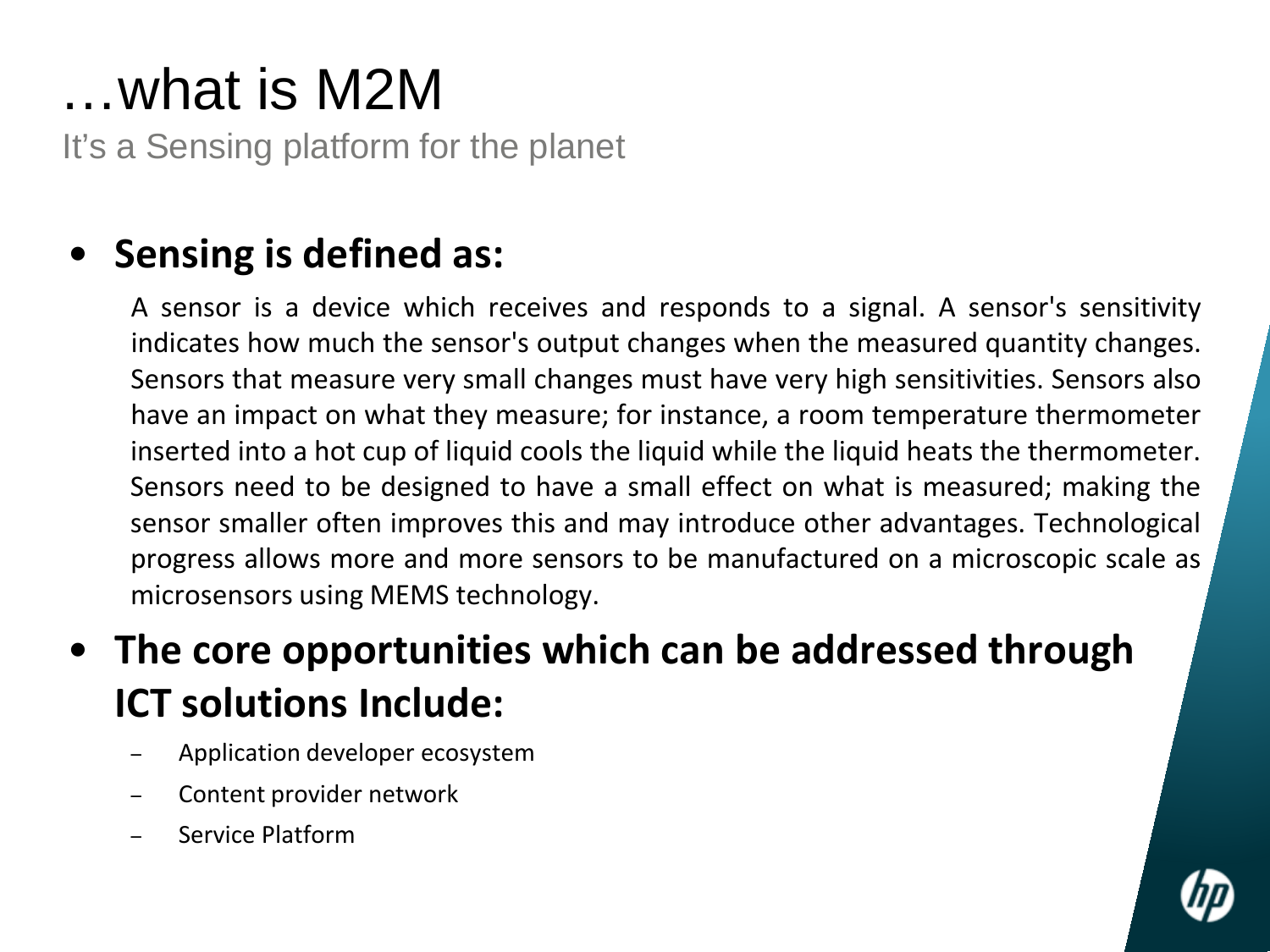# Timing of the M2M opportunity

Market Drivers

- *Home Control & Home Automation*
- *Fleet Management*
- *Industry-specific verticals*
	- *Digital signage*
	- *Connected vending*
	- *Equipment monitoring*
- *Telemedicine*
- *Electric Vehicle Adoption*
- *Location-Enhanced Services*
- *In-Vehicle Connectivity*
- *Exponential growth of concurrent device connections*
- *Increasingly portable, always-on devices*
- *Remote Device redeployment*
- *City / Muni Automation*

Now  $\sqrt{1-5 \text{ Years}}$  1 – 5 Years  $\sqrt{1-5 \text{ Years}}$  5 Years & Beyond

Market Opportunities

- Access & Transport network services
- Cross network connectivity
- M2M Service Platforms (remote management, self diagnostics, data collection, etc.)
- Software configurable gateways
- Dynamic class of service & QoS solutions
- Managed device security
- Data collection & aggregation services

• Device diagnostics and predictive maintenance vertical solutions

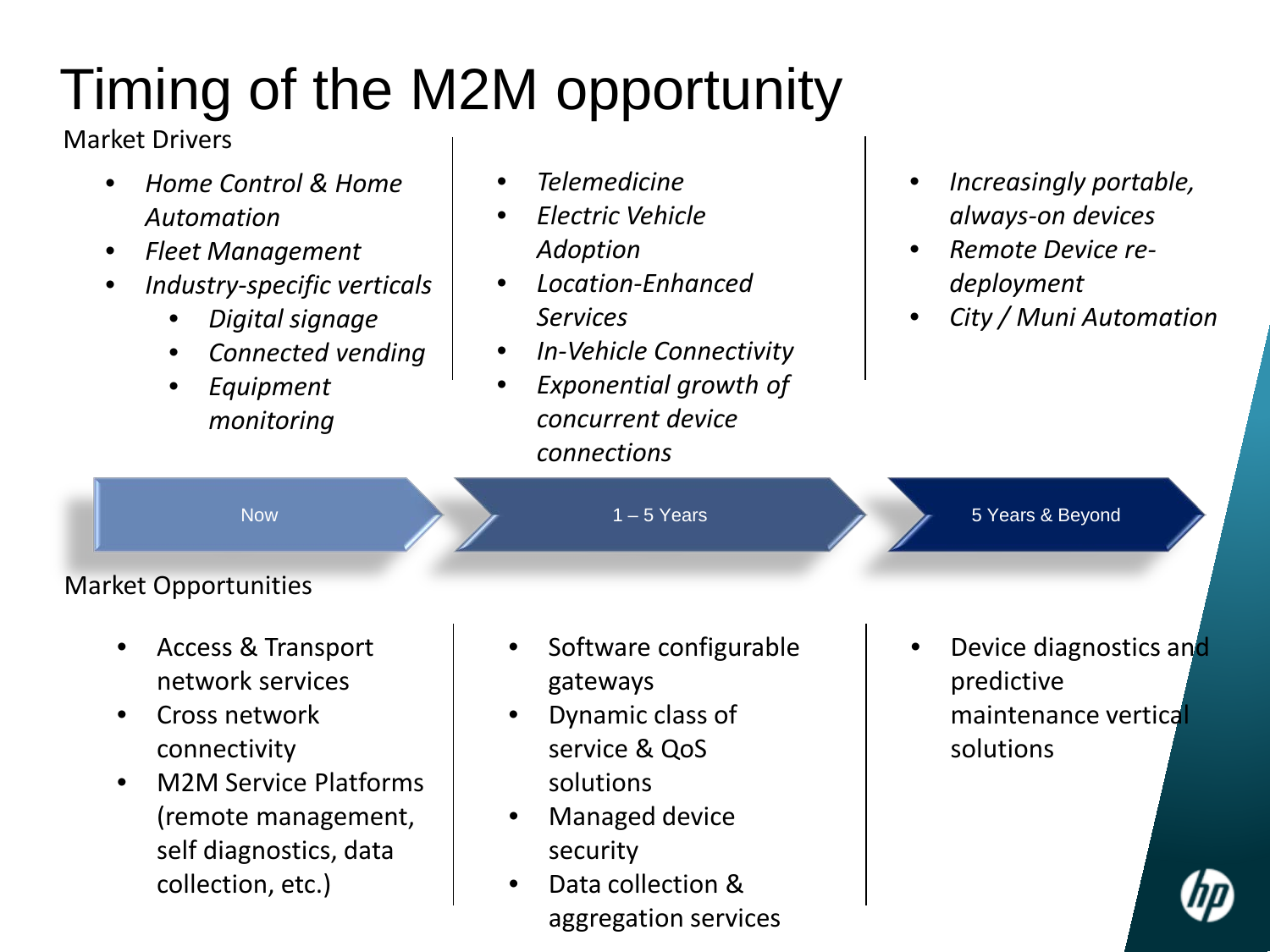# Timing of the smart grid opportunity

#### Market Drivers

- *Renewable generation mandates*
- *Aging power plants*
- *Optimized energy usage and utilization*
- *Consumer awareness of consumption*
- *Industrial / Commercial DR*
- *Electric Vehicle charging*
- *Micro-generation (PV)*
- *Time of use pricing*
- *Residential DR*
- *Distributed generation*
- *Distributed storage*
- *Real-time demand based spinning reserve*
- *Inter-utility settlement / pre-paid energy*

Now  $1-5$  Years  $3-5$  Years  $4-5$  Years  $5$  Years & Beyond

Market Opportunities

- Smart meter connectivity (AMI)
- Building Management Automation & Control
- Data collection & aggregation
- Industrial / Commercial demand response
- Residential Energy Usage
- Home Area Network enablement & support
- Residential demand response
- Feeder /sub-station automation
- Data analytics
- Micro-generation management
- Distributed energy storage management & control
- Energy as a service

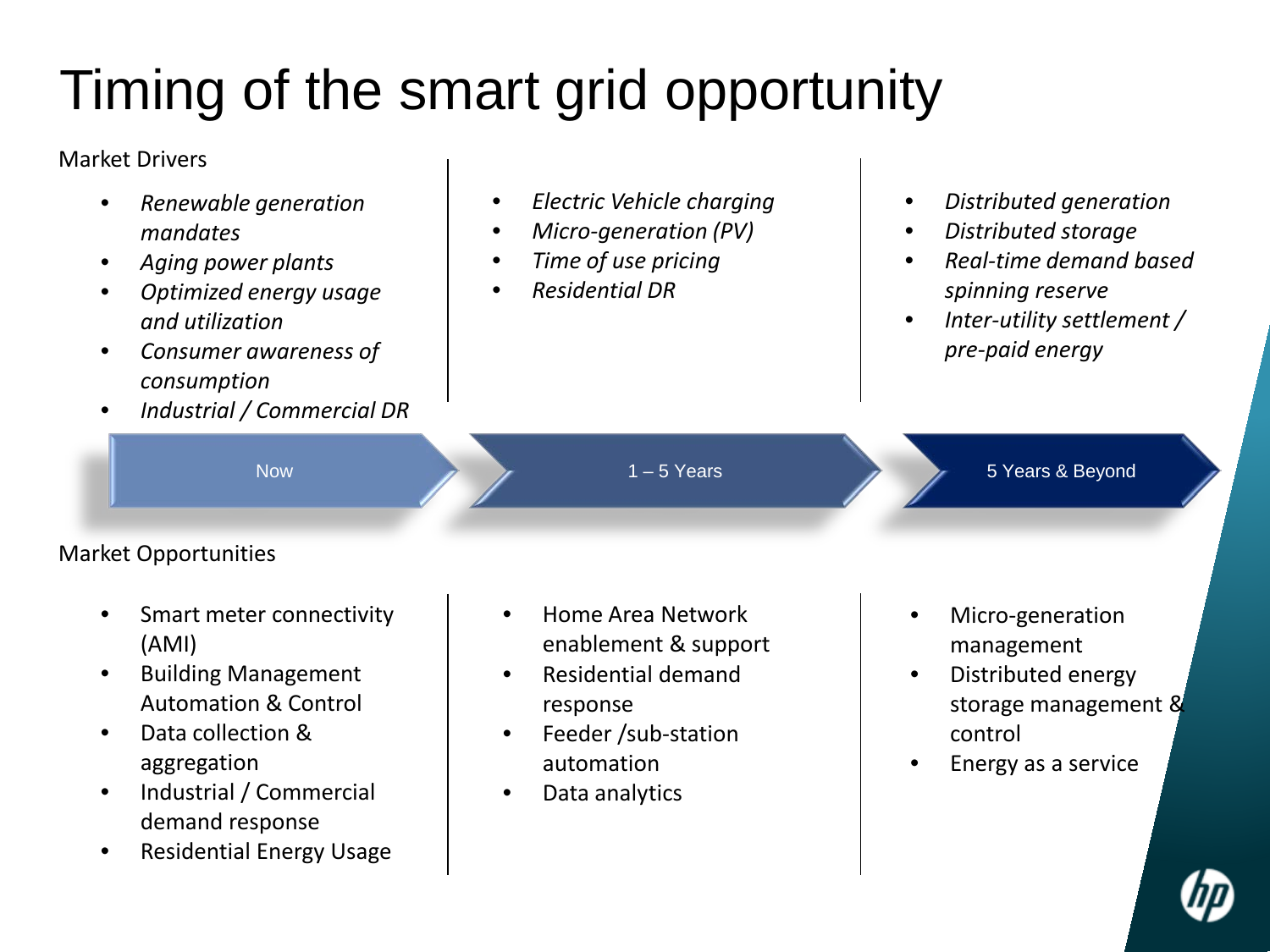# Timing of the connected vehicle opportunity

#### Market Drivers

- *Content Portability / Invehicle entertainment*
- *Route & Dispatch Optimization*
- *Electric Vehicle charging*
- *Advanced OBD & vehicle maintenance*
- *Emergency Assistance*

Now  $1-5$  Years  $3-5$  Years  $4-5$  Years  $5$  Years & Beyond

• *Route Management* 

- *Vehicle control and navigation*
- *Driver / Operator monitoring*
- *Location-enhanced advertising*

Market Opportunities

- Network access and backhaul
- Device provisioning & billing
- Application & service exposure
- Device capability repositories
- **Configuration** management platform
- Cross-network connectivity
- Application hosting and QoS Management

• Remote network to network provisioning

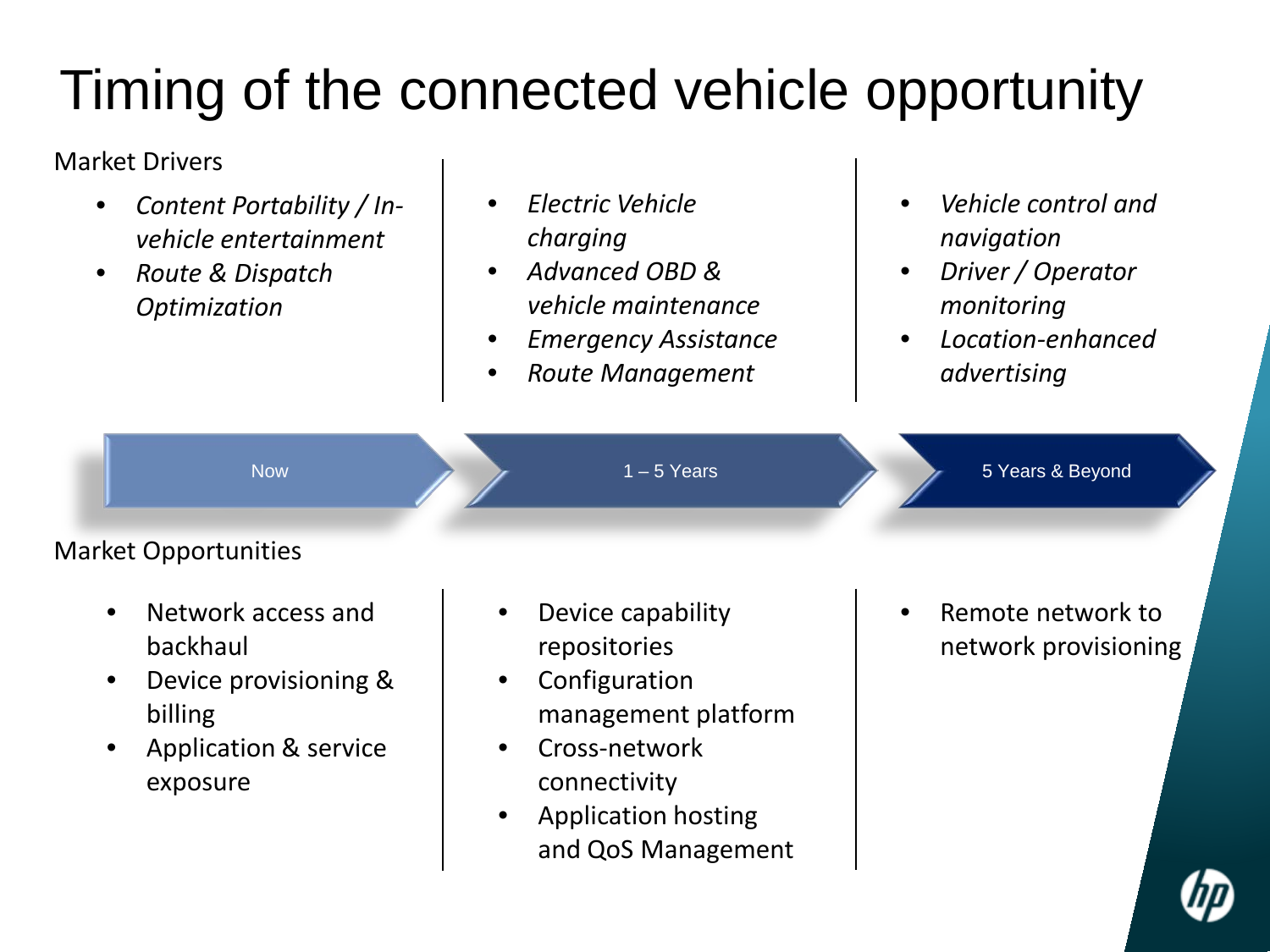# Timing of the sensing opportunity

#### Market Drivers

- *Seismic Understanding*
- *Structural integrity*
- *Human Wellness*
- *Correlated sensing*
- *Taste*
- *Smell*
- *Predictive Sensing*
- *Advanced analytics*
- *Machine reasoning*

Now  $1-5$  Years  $3-5$  Years  $4-5$  Years  $5$  Years & Beyond

#### Market Opportunities

- Exploration
- Infrastructure Monitoring
- Patient care
- Hazardous chemical alerting
- Poison detection
- Hazardous gas alerting
- Correlated events
- Earthquake prediction
- Weather prediction
- Automated machine response

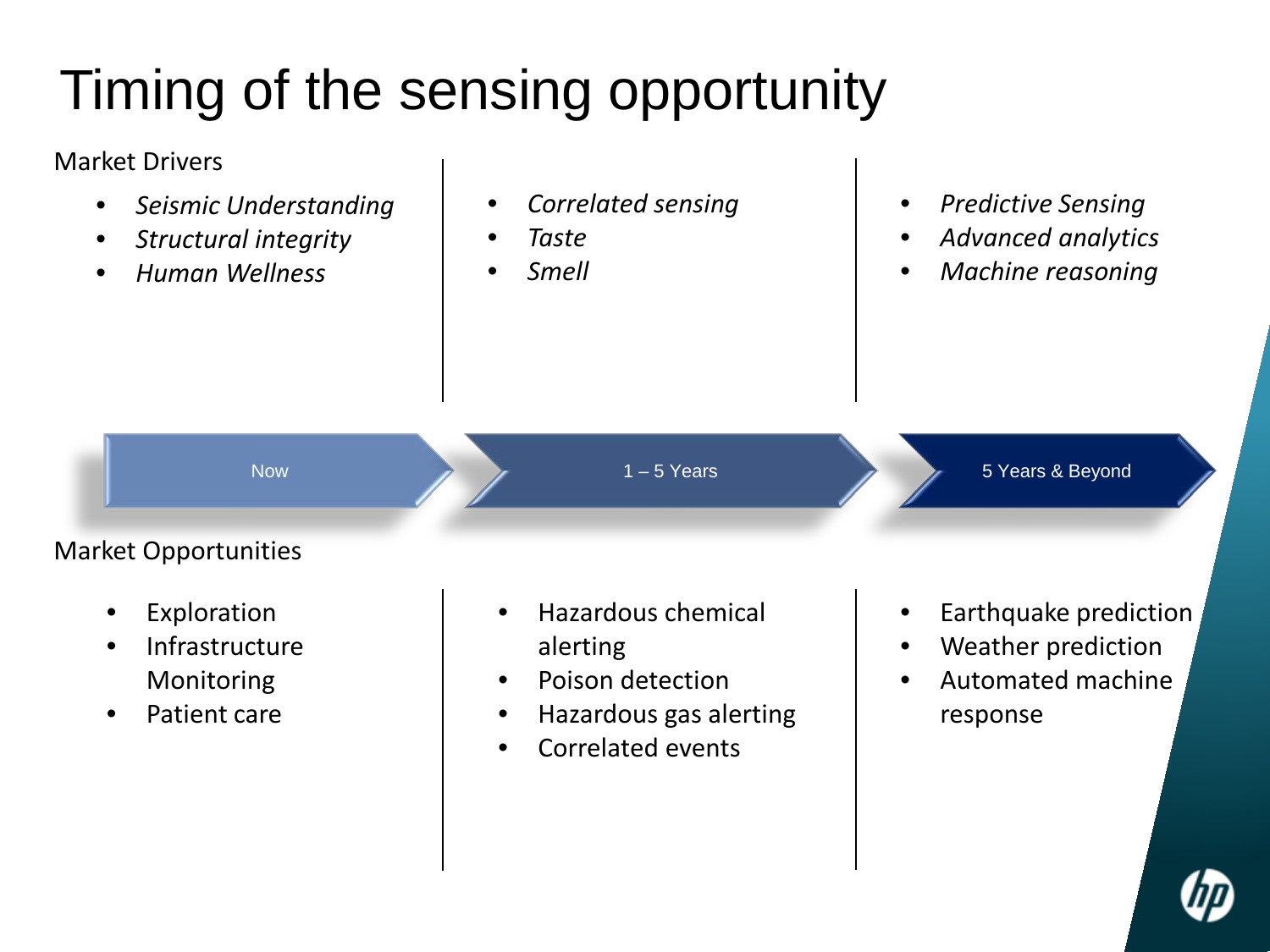### Similarities between the opportunities…

### – Management

- Device/Gateway
	- **Device monitoring and diagnostics**
- Service
- Subscription (applies to all areas of management)
	- **I** Identity/information model management
- Group
- SLA
- Operation & Maintenance
	- **Fault monitoring and prevention**
- Application management at the device level
	- **Example management**

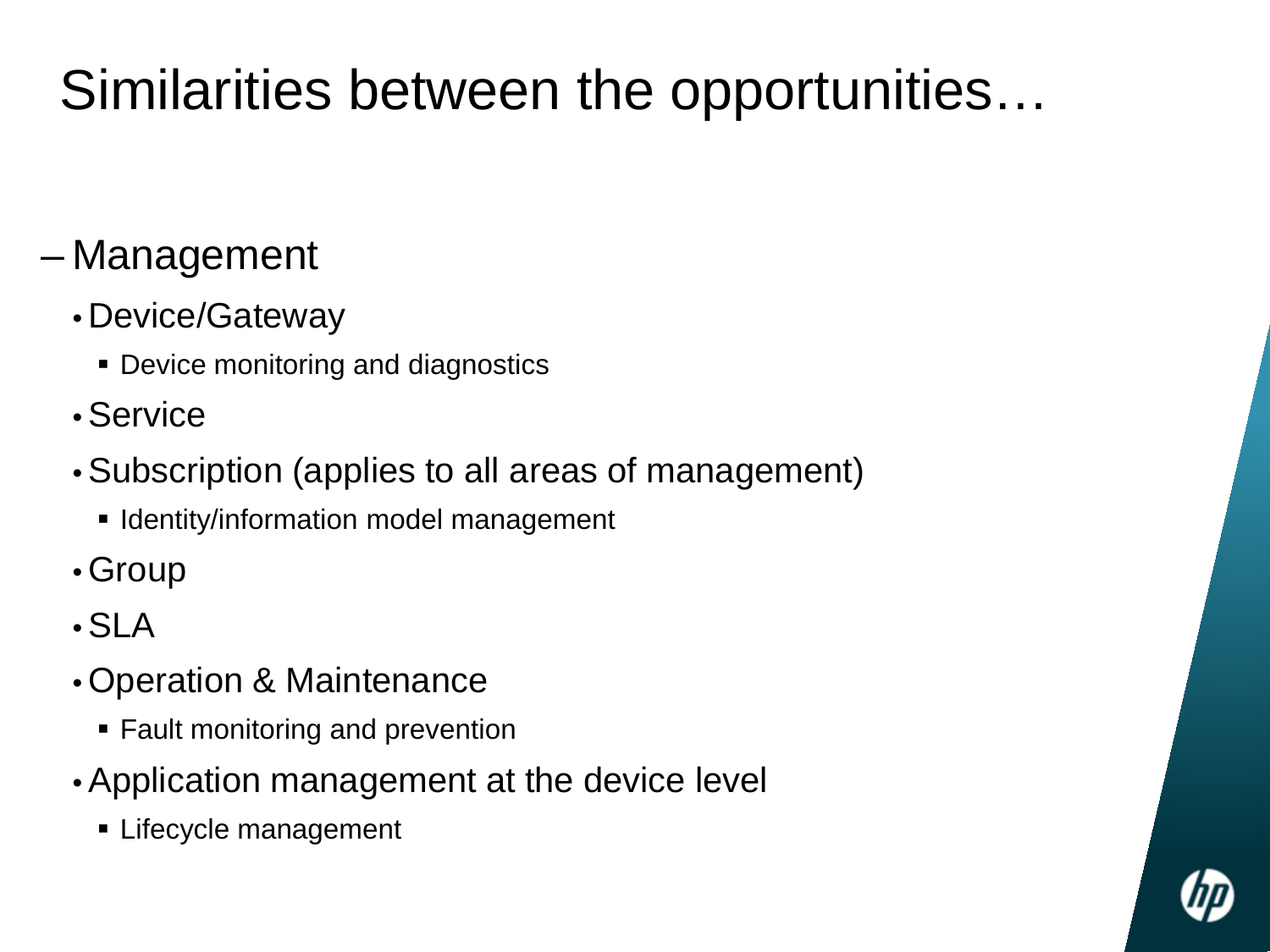### … Similarities between the opportunities

### – Communication/network layer

- QoS (Smart Grid applications for latencies of approximately 10's of milliseconds)
- NNI
- Should consider Access vs. Backhaul
- Local area network (Gateway to Device Communication)
- Gateway (functionality in single or multiple devices)
	- Protocol translation
	- Local application
	- Routing